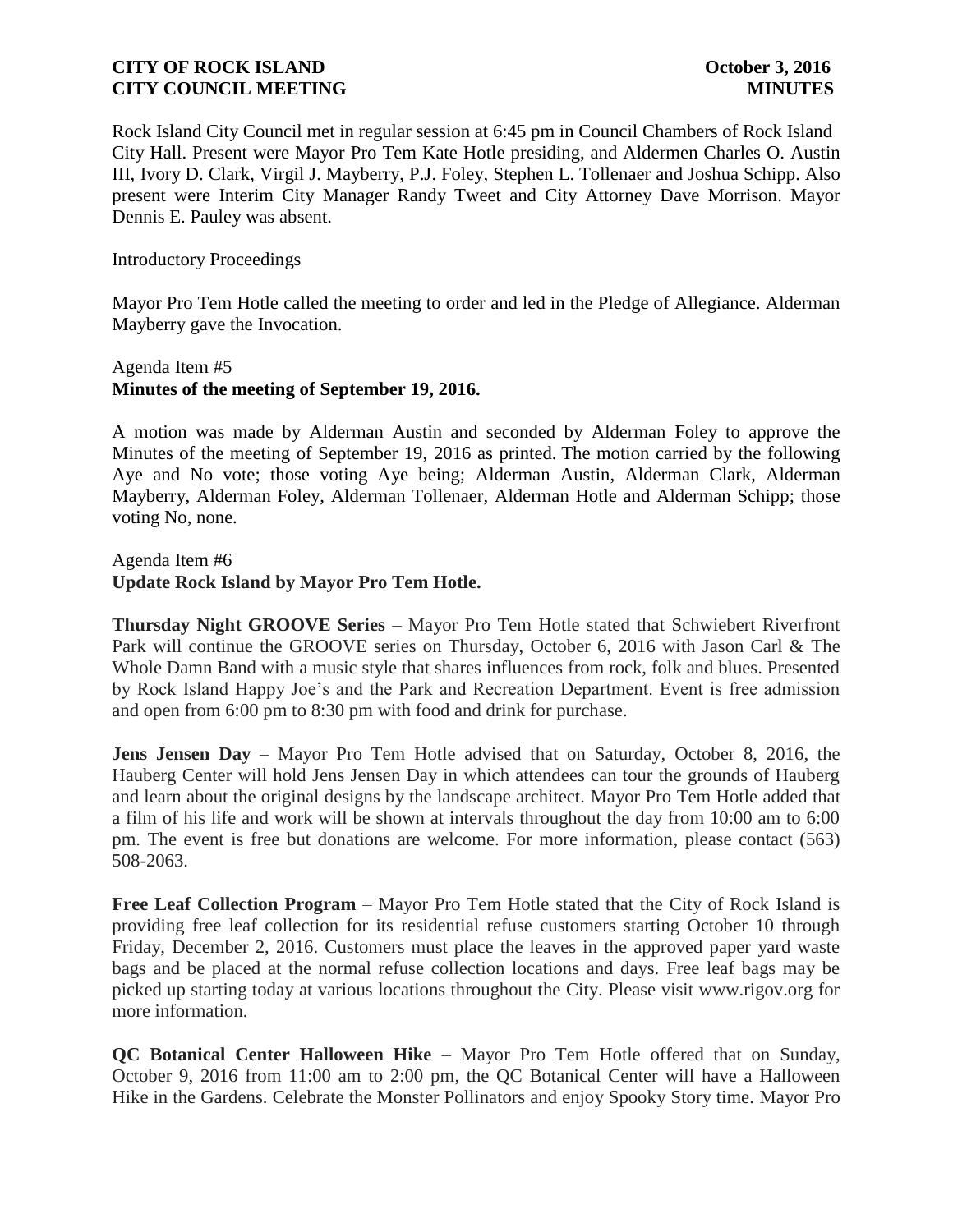Tem Hotle commented that there will be crafts set up, monster and carnivorous plants and bat themed origami. Ticket prices are \$6.00 for adults, \$5.00 for seniors, \$4.00 for youth, \$2.00 for children ages 2 through 5 and children under 2 get in free. For more details, contact (309) 794- 0991.

## Agenda Item #7 **CLAIMS**

It was moved by Alderman Austin and seconded by Alderman Mayberry to accept the following report and authorize payment as recommended. The motion carried by the following Aye and No vote; those voting Aye being; Alderman Austin, Alderman Clark, Alderman Mayberry, Alderman Foley, Alderman Tollenaer, Alderman Hotle and Alderman Schipp; those voting No, none.

a. Report from the Human Resources Department regarding payment in the amount of \$16,603.72 to Dave Morrison for legal services rendered for the month of September.

## Agenda Item #8

## **Claims for the weeks of September 16 through September 22 in the amount of \$475,475.46 and September 23 through September 29 in the amount of \$886,777.38 and payroll for the weeks of September 12 through September 25 in the amount of \$1,405,165.51.**

It was moved by Alderman Clark and seconded by Alderman Austin to allow the claims and payroll. The motion carried by the following Aye and No vote; those voting Aye being; Alderman Austin, Alderman Clark, Alderman Mayberry, Alderman Foley, Alderman Tollenaer, Alderman Hotle and Alderman Schipp; those voting No, none.

#### Agenda Item #9

## **Report from the Public Works Department regarding the early purchase of a new 2016 15 inch Brush Chipper from Vermeer Corporation of Goodfield, IL in the amount of \$55,938.00.**

Alderman Tollenaer moved and Alderman Foley seconded to approve the purchase as recommended. The motion carried by the following Aye and No vote; those voting Aye being; Alderman Austin, Alderman Clark, Alderman Mayberry, Alderman Foley, Alderman Tollenaer, Alderman Hotle and Alderman Schipp; those voting No, none.

#### Agenda Item #10

## **Report from the Public Works Department regarding bids for the purchase of truck mounted anti-icing equipment, recommending the bid be awarded to Bonnell Industries, Inc. of Dixon, IL in the amount of \$12,835.09.**

It was moved by Alderman Tollenaer and seconded by Alderman Schipp to award the bid as recommended and authorize purchase. The motion carried by the following Aye and No vote; those voting Aye being; Alderman Austin, Alderman Clark, Alderman Mayberry, Alderman Foley, Alderman Tollenaer, Alderman Hotle and Alderman Schipp; those voting No, none.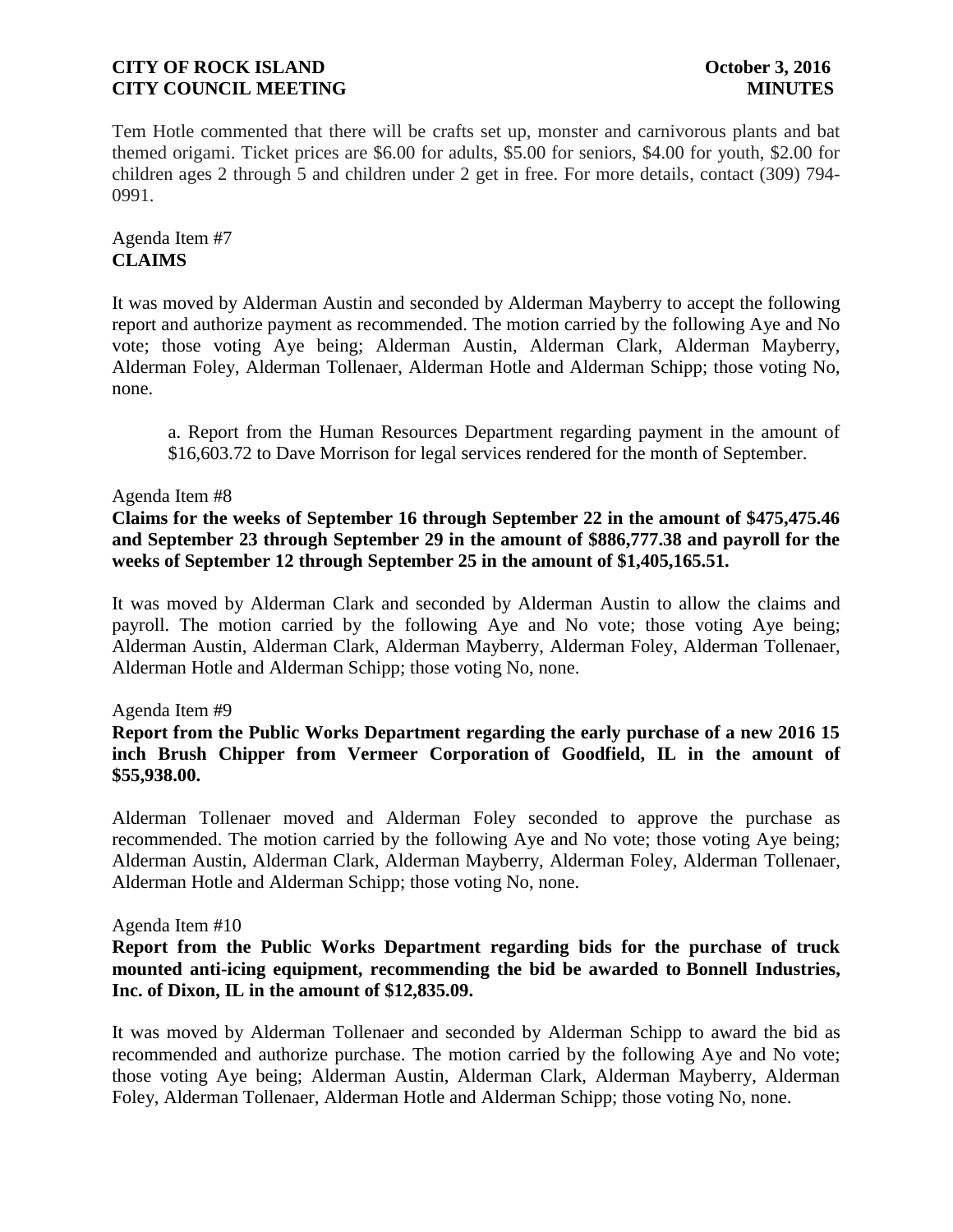#### Agenda Item #11

## **Report from the Public Works Department regarding bids for the 2016 Seal Coat Street Program project, recommending the bid be awarded to Tri City Blacktop of Bettendorf, IA in the amount of \$119,622.67.**

Alderman Clark moved and Alderman Austin seconded to award the bid as recommended and authorize the Interim City Manager to execute the contract documents. The motion carried by the following Aye and No vote; those voting Aye being; Alderman Austin, Alderman Clark, Alderman Mayberry, Alderman Foley, Alderman Tollenaer, Alderman Hotle and Alderman Schipp; those voting No, none.

#### Agenda Item #12

# **Report from the Public Works Department regarding bids for 31st Street West ditch cleaning, recommending the bid be awarded to Coopman Trucking and Excavating of Moline, IL in the amount of \$12,800.00.**

It was moved by Alderman Schipp and seconded by Alderman Clark to award the bid as recommended and authorize the Interim City Manager to execute the contract documents. The motion carried by the following Aye and No vote; those voting Aye being; Alderman Austin, Alderman Clark, Alderman Mayberry, Alderman Foley, Alderman Tollenaer, Alderman Hotle and Alderman Schipp; those voting No, none.

#### Agenda Item #13

**Report from the Police Department regarding the current agreement with Wag's Auto Center for the rental of undercover vehicles, recommending that Quad Cities Auto Auction take over the terms and conditions of the present agreement with Wag's Auto Center for the rental of undercover vehicles at \$400.00 per month per vehicle beginning on or about October 1, 2016 through December 31, 2016.**

Alderman Schipp moved and Alderman Clark seconded to approve the request as recommended and authorize that the monthly cost will be prorated accordingly between Wag's Auto Center and Quad Cities Auto Auction depending upon the actual date that Quad Cities Auto Auction takes over the agreement. The motion carried by the following Aye and No vote; those voting Aye being; Alderman Austin, Alderman Clark, Alderman Mayberry, Alderman Foley, Alderman Tollenaer, Alderman Hotle and Alderman Schipp; those voting No, none.

#### Agenda Item #14

## **Report from the Community and Economic Development Department regarding terms of a proposed agreement with Dan Bonowski (Jaded Gypsy) for financial assistance for the redevelopment project at 309, 311 and 313 20th Street.**

It was moved by Alderman Foley and seconded by Alderman Clark to approve the terms of a proposed agreement as recommended, authorize staff to work with legal counsel to draft a development agreement subject to minor attorney modifications and authorize the Interim City Manager to execute the contract documents.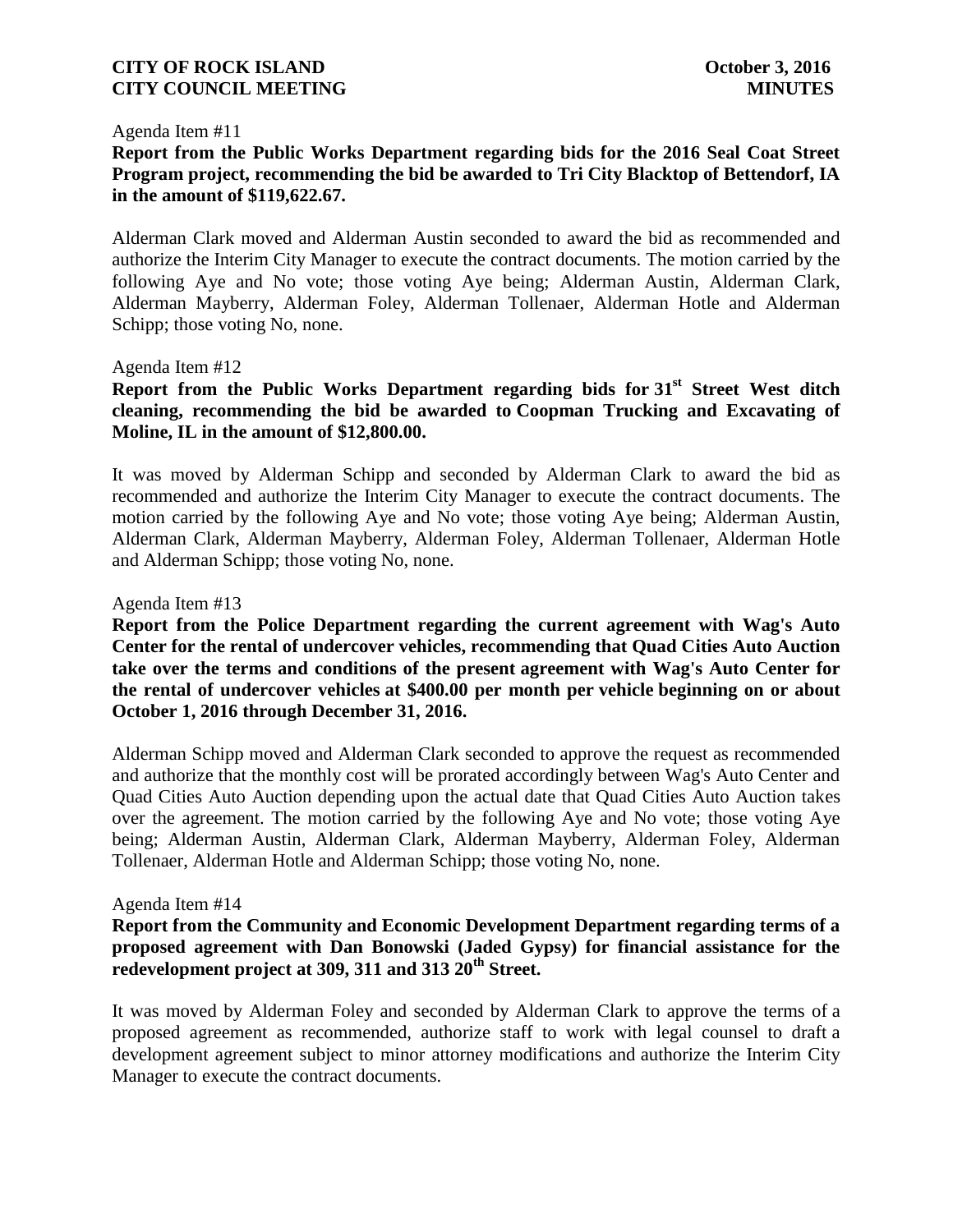Discussion followed. Mayor Pro Tem Hotle thanked Dan Bonowski for his patience and staff for all of their hard work. Mayor Pro Tem Hotle added that the City is very happy to help Mr. Bonowski; the City is excited and can't wait to see the finished project. Mayor Pro Tem Hotle wished Mr. Bonowski the best of luck.

Alderman Foley thanked Mr. Bonowski. Alderman Foley also thanked staff for working with Mr. Bonowski on this project. Alderman Foley stated that this project can get done and the block will be cleaned up and it will look good.

After discussion, the motion carried by the following Aye and No vote; those voting Aye being; Alderman Austin, Alderman Clark, Alderman Mayberry, Alderman Foley, Alderman Tollenaer, Alderman Hotle and Alderman Schipp; those voting No, none.

#### Agenda Item #15

## **Report from the Human Resources Department regarding an adjustment to the CY2016 Budget, recommending increasing the Self-Insurance Fund in the amount of \$275,000.00.**

Alderman Schipp moved and Alderman Tollenaer seconded to approve the budget adjustment as recommended.

Discussion followed. Alderman Schipp inquired upon Human Resources Director John Thorson to explain this item.

Mr. Thorson advised that the reason for the request for extra funding is because the City had a poor claims year. Mr. Thorson explained that there are three areas the City is struggling with in regards to self-insurance. Mr. Thorson indicated that there are TTD claims, which are Worker's Compensation claims and wages that the City pays when people are injured. Mr. Thorson added that there are a lot of Worker's Compensation settlements as well as insurance claims. Mr. Thorson further discussed the three areas in detail.

After discussion, the motion carried by the following Aye and No vote; those voting Aye being; Alderman Austin, Alderman Clark, Alderman Mayberry, Alderman Foley, Alderman Tollenaer, Alderman Hotle and Alderman Schipp; those voting No, none.

#### **Agenda Items #16 and #17**

It was moved by Alderman Foley to allow for the application of the special use permit as recommended for items 16 and 17, Alderman Mayberry seconded. The motion carried by the following Aye and No vote; those voting Aye being; Alderman Austin, Alderman Clark, Alderman Mayberry, Alderman Foley, Alderman Tollenaer, Alderman Hotle and Alderman Schipp; those voting No, none.

#### Agenda Item #16

**Report from the Community and Economic Development Department regarding a request from People's Missionary Baptist Church to apply for a Special Use Permit to construct a five stall accessory parking lot at an undeveloped parcel at 547 23rd Street**.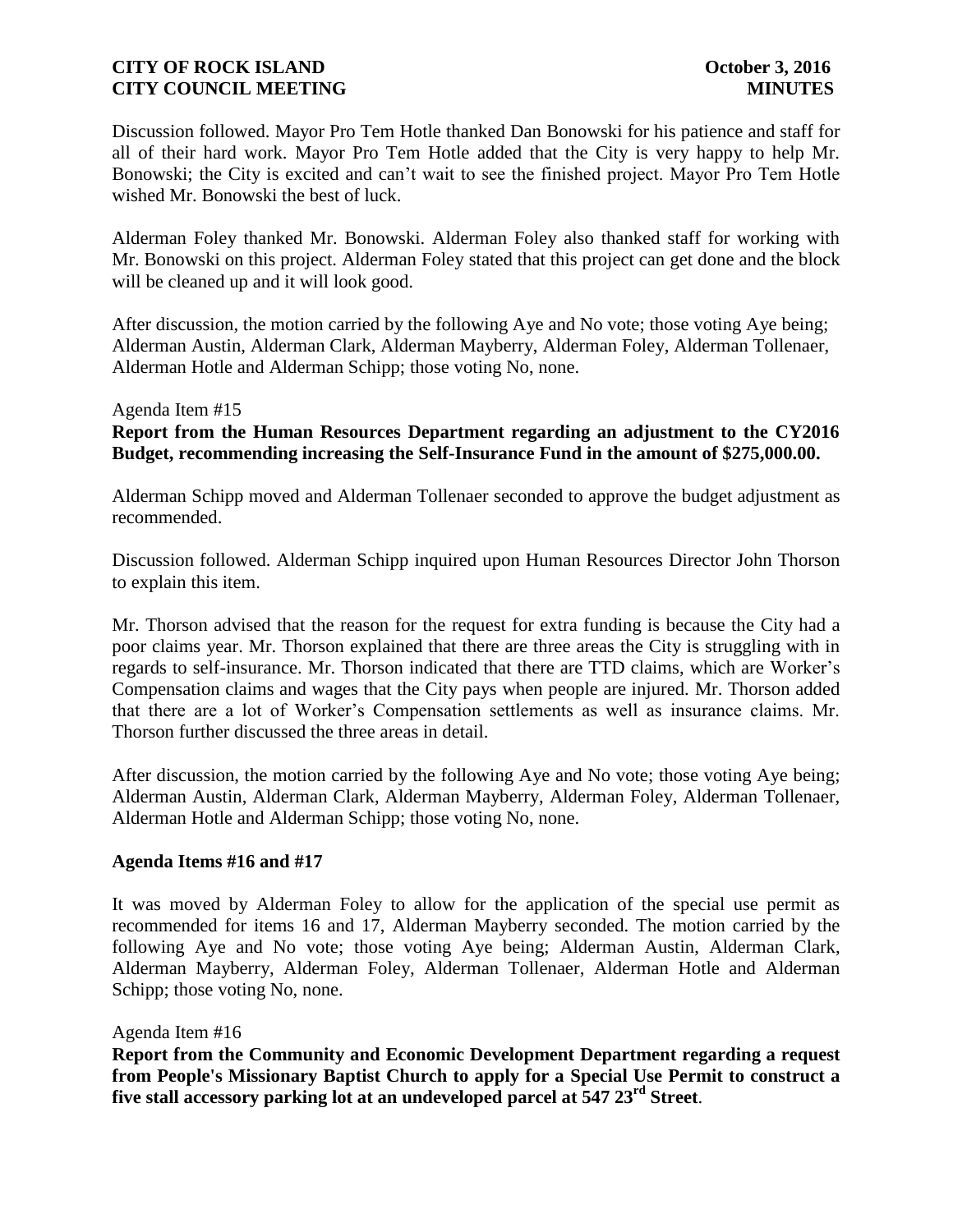#### Agenda Item #17

**Report from the Community and Economic Development Department regarding a request from People's Missionary Baptist Church to apply for a Special Use Permit to construct a ten stall accessory parking lot at an undeveloped parcel at 2317 6th Avenue.**

#### Agenda Item #18

## **Report from the Traffic Engineering Committee regarding a request from Roland McCorkle for City Ordinance (section 9-42) control of his parking lot at 1625 11th Street.**

It was moved by Alderman Clark and seconded by Alderman Mayberry to approve the request as recommended and refer to the City Attorney for an ordinance. The motion carried by the following Aye and No vote; those voting Aye being; Alderman Austin, Alderman Clark, Alderman Mayberry, Alderman Foley, Alderman Tollenaer, Alderman Hotle and Alderman Schipp; those voting No, none.

#### Agenda Item #19

## **Report from the Mayor regarding the appointment of Randy Tweet to serve as Interim City Manager until further notice.**

Alderman Schipp moved and Alderman Clark seconded to approve the appointment as recommended.

Discussion followed. Alderman Schipp stated that he is very excited that Randy Tweet has agreed to step into this position. Alderman Schipp added that Randy has demonstrated his capacity and commitment to the City many times over as the Public Works Director and now as the Interim City Manager. Alderman Schipp commented that the City has a lot of things to look forward to with Mr. Tweet's leadership.

Mayor Pro Tem Hotle thanked Mr. Tweet for stepping into the position as Interim City Manager. Mayor Pro Tem Hotle indicated that the City has had a rough couple of weeks and it hasn't been easy on anybody. Mayor Pro Tem Hotle commented that Mr. Tweet is a long time loyal employee and resident of Rock Island, and we are excited about Mr. Tweet's eagerness to step up and lead the City in this difficult time. Mayor Pro Tem Hotle stated that she is happy to have Mr. Tweet appointed to this position.

Alderman Tollenaer inquired as to why the designation is Interim City Manager.

Human Resources Director John Thorson stated that the Mayor prepared the memo in regards to the appointment. Mr. Thorson added that typically, the City has an interim step into the position when there is a vacancy. Mr. Thorson advised that ultimately, Council will have to decide whether or not to recruit for this position or appoint Mr. Tweet to the position.

Mayor Pro Tem Hotle inquired to Alderman Tollenaer as to whether his question was why the City is not appointing Mr. Tweet as City Manager. Alderman Tollenaer stated exactly.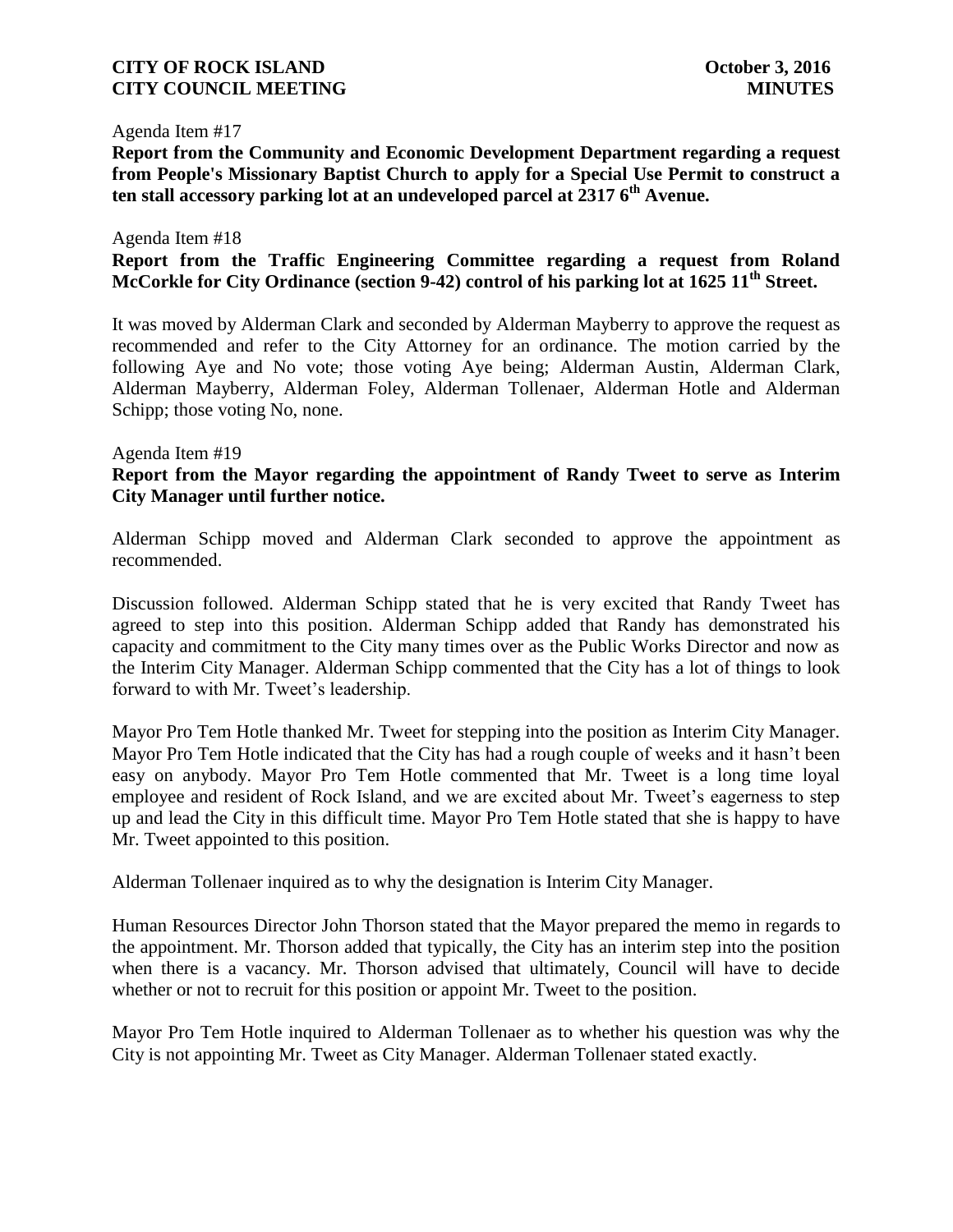Mayor Pro Tem Hotle advised that the interim signifies that Mr. Tweet is covering for the position for the time being; the City has not opened the position up for application in which the City would have to do and make it public. Mayor Pro Tem Hotle further stated that interim signifies that the position has not been permanently appointed.

Alderman Tollenaer inquired as to whether this is something that Council is prepared to do now and give staff permission to start the search process.

Alderman Foley stated that Council has not gotten to that point; the Mayor is out of town and Mr. Tweet is being appointed as Interim City Manager tonight; there will be discussions in the future publicly as to whether or not to start the search.

Alderman Clark stated that it has been wonderful working with Mr. Tweet. Alderman Clark advised that since he has been on Council, one of the number one goals has been customer service. Alderman Clark stated that Randy Tweet has always done that to perfection; he has been responsive and looking out for the citizens. Alderman Clark added that he is happy to have Mr. Tweet in this position.

After discussion, the motion carried by the following Aye and No vote; those voting Aye being; Alderman Austin, Alderman Clark, Alderman Mayberry, Alderman Foley, Alderman Tollenaer, Alderman Hotle and Alderman Schipp; those voting No, none.

Agenda Item #20 **Other Business.**

Alderman Austin stated that even though Election Day is five weeks away; nobody has an excuse not to vote; they can vote tomorrow. Alderman Austin advised that voting is open at the County office building and other sites moving forward.

Alderman Austin stated that he will be hosting his annual  $7<sup>th</sup>$  Ward meeting on Tuesday, October 18<sup>th</sup> at 6:30 pm in the community room at the police station. Alderman Austin advised that he has been working with the Police Chief to offer tours of the police station before and after the ward meeting. Alderman Austin added that there will be more information to follow.

Alderman Mayberry stated that he recently attended the annual Illinois Municipal League Conference in Chicago, IL. Alderman Mayberry commented that one of the main things for him that came out of that meeting was that Rock Island does not have any branding. Alderman Mayberry indicated that the City has five water towers and that is where the main branding should be. Alderman Mayberry suggested that the water tower closest to Alleman High School should have their insignia on it with Rock Island and the water tower closest to Rock Island High School should have Rocky's insignia on it with Rock Island. Alderman Mayberry added that the other water towers should have Rock Island on them too. Alderman Mayberry commented that we need to brand the City.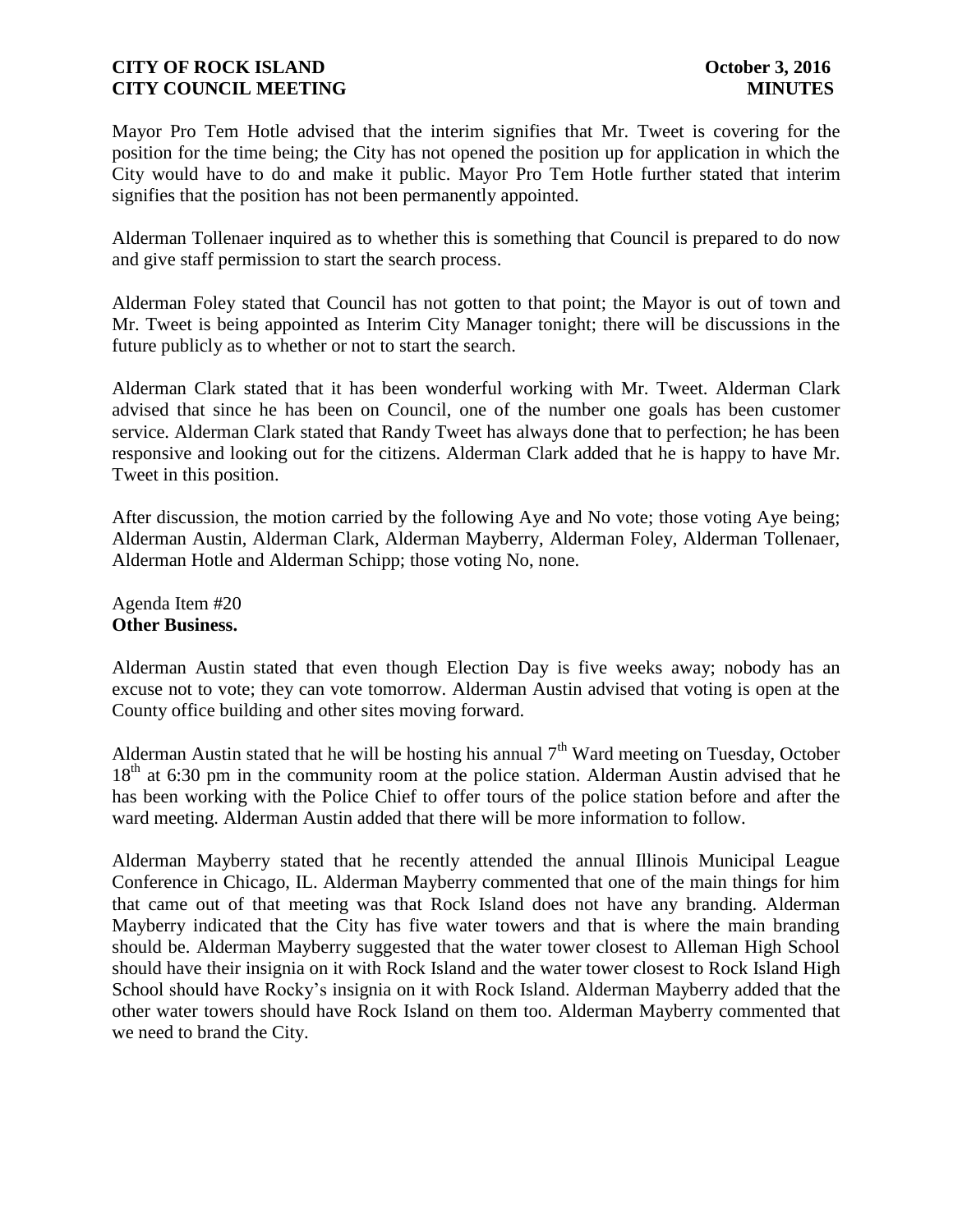Alderman Mayberry advised that Council needs to be reached by the general public; we should be listed in the phone directories; the directories are free. Alderman Mayberry requested that staff look into it.

Alderman Foley stated that he participated in the  $20<sup>th</sup>$  running of the Quad Cities Marathon a week ago Sunday. Alderman Foley discussed his participation in the race. Alderman Foley thanked everyone for cheering him on and all of the police officers for making sure that it was a safe event.

Michelle Ramsey-Moody of 8201 Ridgewood Road, Rock Island, IL stepped forward. Ms. Ramsey-Moody stated that she has heard there are a lot of people opposing backyard chickens, but she has only seen pro-supporters coming to the meetings. Ms. Ramsey-Moody added that she has been stalking online articles and there is very minimal negativity. Ms. Ramsey-Moody indicated that a couple of people that spoke at the August 22<sup>nd</sup> meeting that had negative opinions were not very educated on the issue. Ms. Ramsey-Moody commented that she invited those people along with the Mayor and Council to her home to see her chicken coop but no one has come by to see the chickens. Ms. Ramsey-Moody stated that she has kept chickens for four years, and if Council needed more information to help this issue move forward then she was open to that.

Mayor Pro Tem Hotle advised that there were four Council members that supported the ordinance and three Council members opposed it. Mayor Pro Tem Hotle advised that the best thing for Ms. Ramsey-Moody to do is to try and convince those three aldermen to rethink their position on the ordinance.

Alderman Schipp stated that the majority of Council is ready to make the right decision on this issue. Alderman Schipp commented that he didn't want this item to come back to Council and see it vetoed. Alderman Schipp stated that he believes there is a compromise somewhere. Alderman Schipp explained that the same ordinance cannot be voted on again; the item has to be changed to some degree. Alderman Schipp commented that the cities that have a policy in place and have been quoted in the papers on this issue, say that they have had no complaints and no issues. Alderman Schipp further discussed this item. Alderman Schipp noted that there are some issues internally that have to be worked out as a Council, and once a compromise is reached, this item will be brought back. Alderman Schipp further discussed this item.

#### Agenda Item #21 **Executive Session on Personnel, Property Acquisition and Litigation.**

A motion was made by Alderman Schipp and seconded by Alderman Foley at 7:14 pm to recess to Executive Session on matters of Personnel, Property Acquisition and Litigation. The motion carried by the following Aye and No vote; those voting Aye being; Alderman Austin, Alderman Clark, Alderman Mayberry, Alderman Foley, Alderman Tollenaer, Alderman Hotle and Alderman Schipp; those voting No, none.